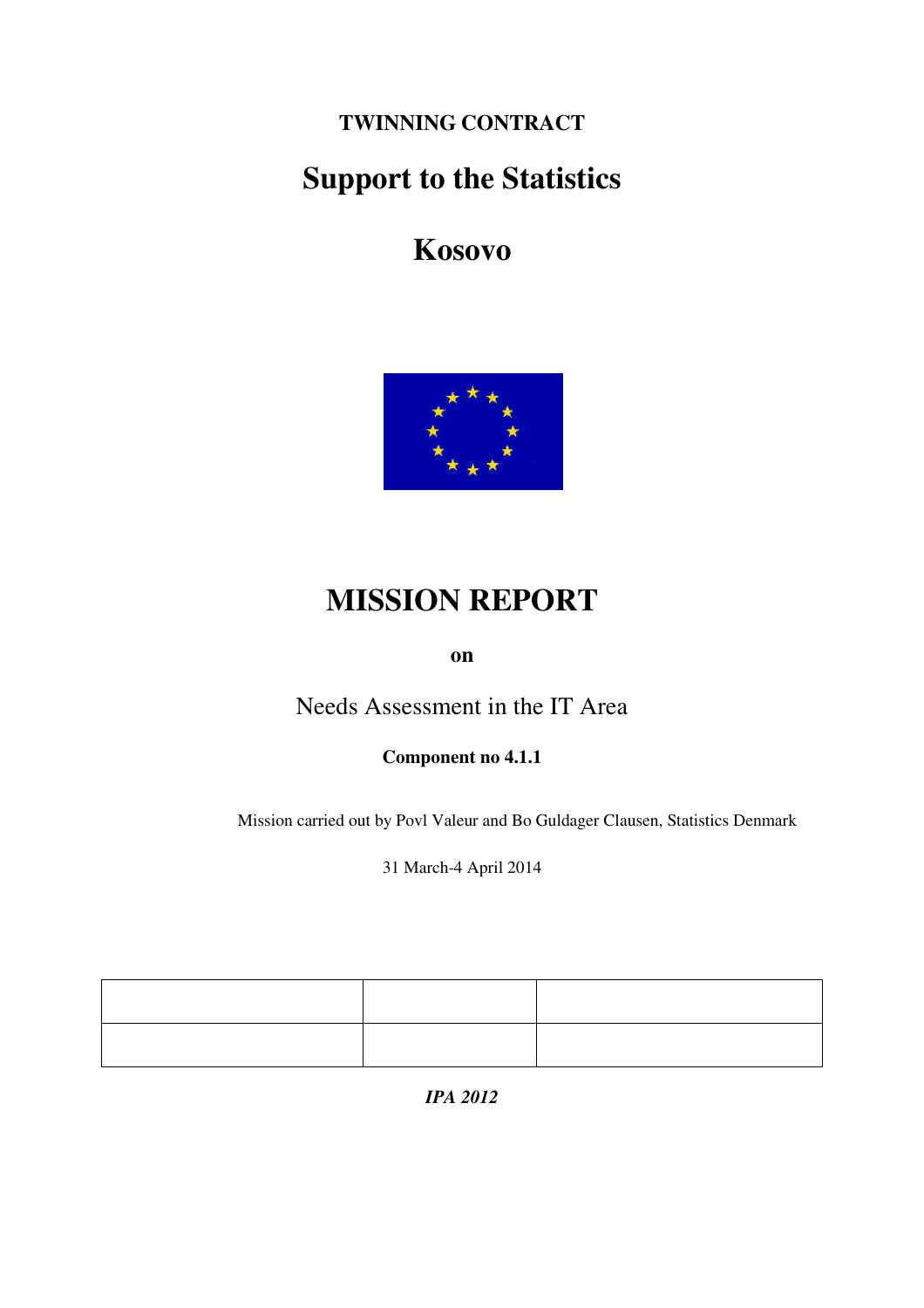Author's name, address, e-mail

Povl Valeur Statistics Denmark Sejrøgade 11 DK-2100 Copenhagen Ø Denmark Tel: +45 39 17 39 17 Email: pov@dst.dk

Bo Guldager Statistics Denmark Sejrøgade 11 DK-2100 Copenhagen Ø Denmark Tel: +45 39 17 39 17 Email: bgc@dst.dk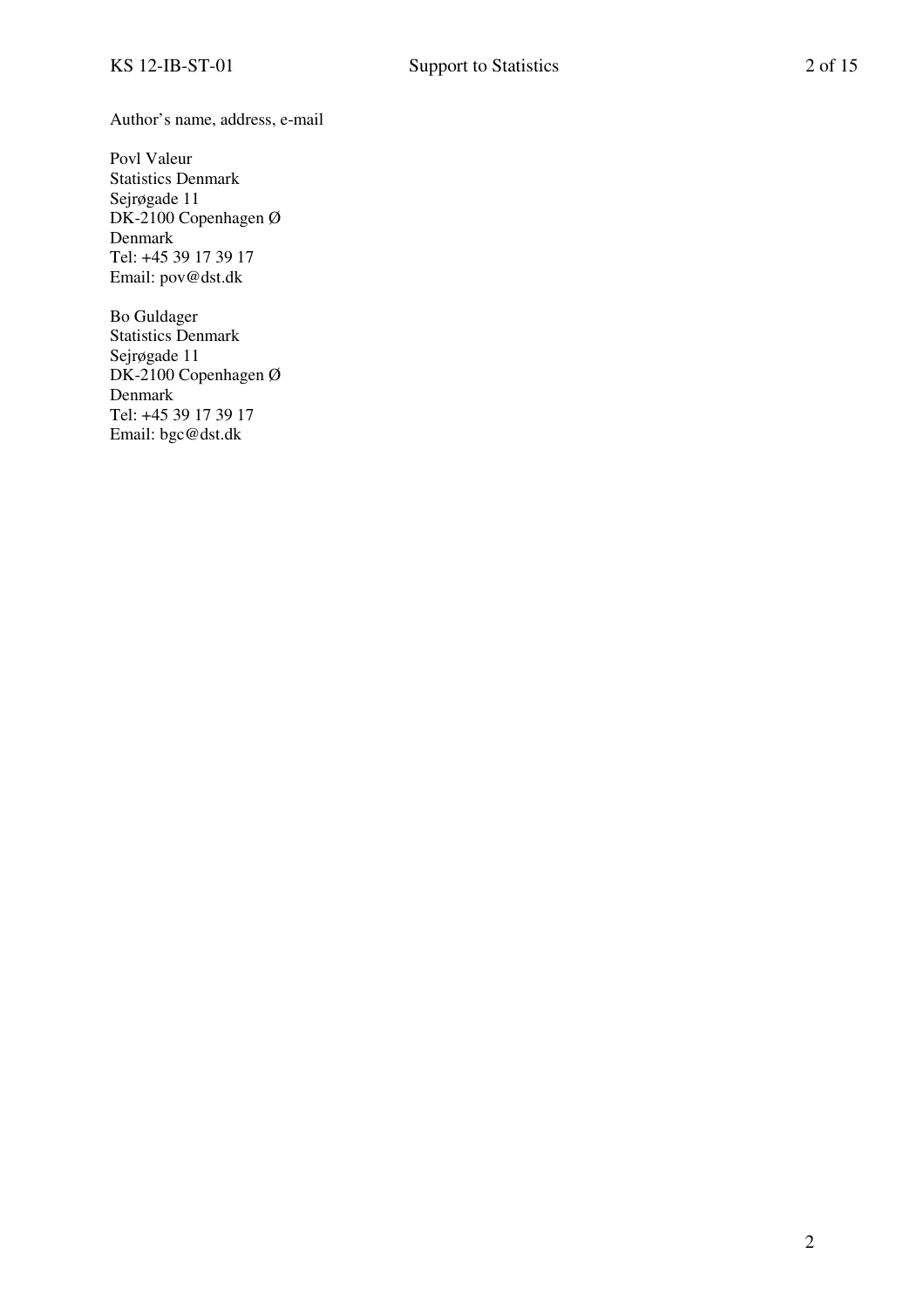## **Table of contents**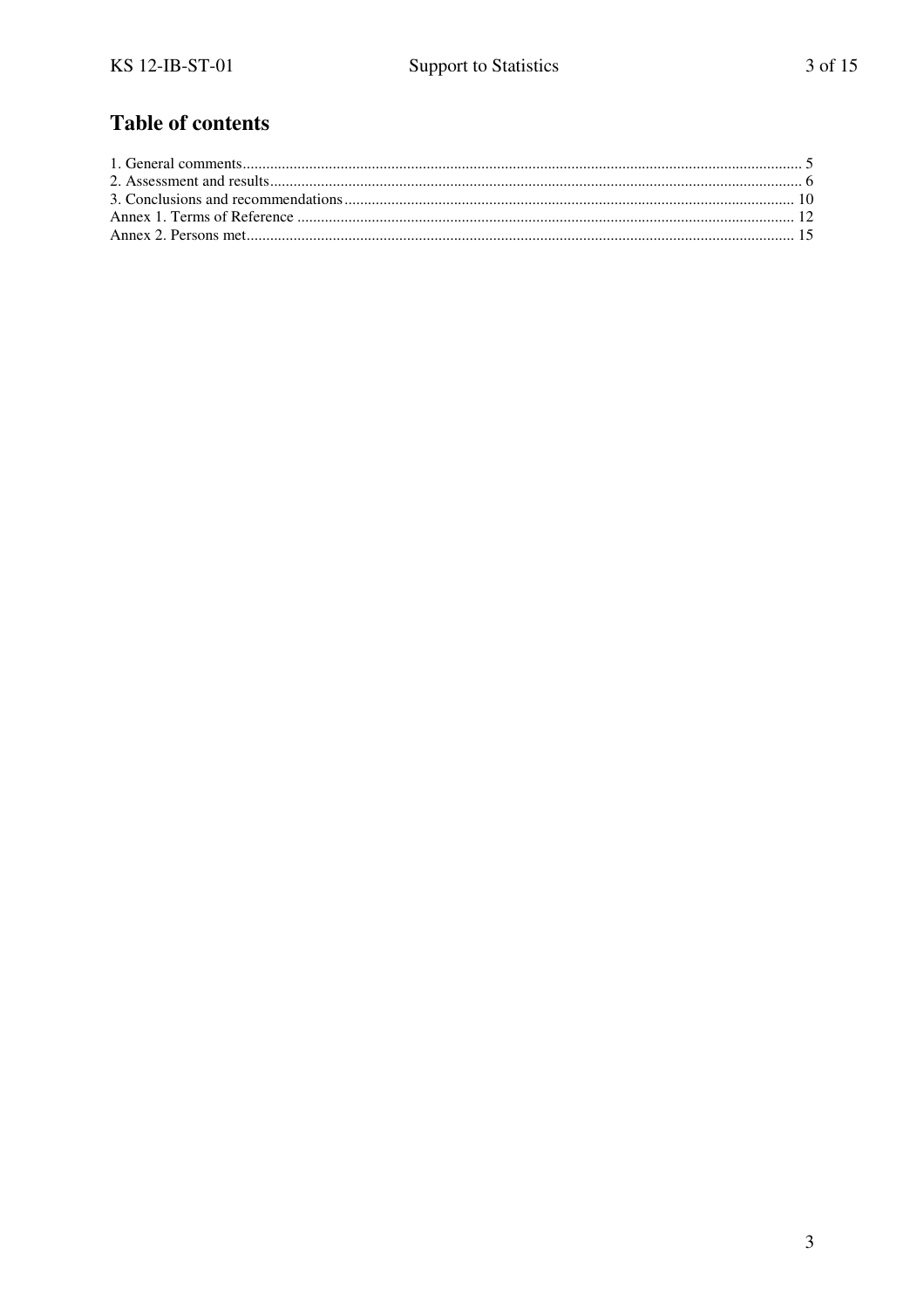## **List of Abbreviations**

| <b>ASAP</b> | As Soon As Possible                             |
|-------------|-------------------------------------------------|
| <b>CMS</b>  | <b>Content Management System</b>                |
| DBA         | DataBase Administrator                          |
| <b>DBMS</b> | Database Management System                      |
| <b>GIS</b>  | Geographic Information Systems                  |
| <b>KAS</b>  | Kosovo Agency for Statistics                    |
| NA.         | Not Applicable                                  |
| <b>RTA</b>  | <b>Regional Twinning Advisor</b>                |
| <b>SCB</b>  | Statistiska Centralbyrån                        |
| <b>SIDA</b> | <b>Swedish International Development Agency</b> |
| ToR         | Terms of Reference                              |
| UN          | <b>United Nations</b>                           |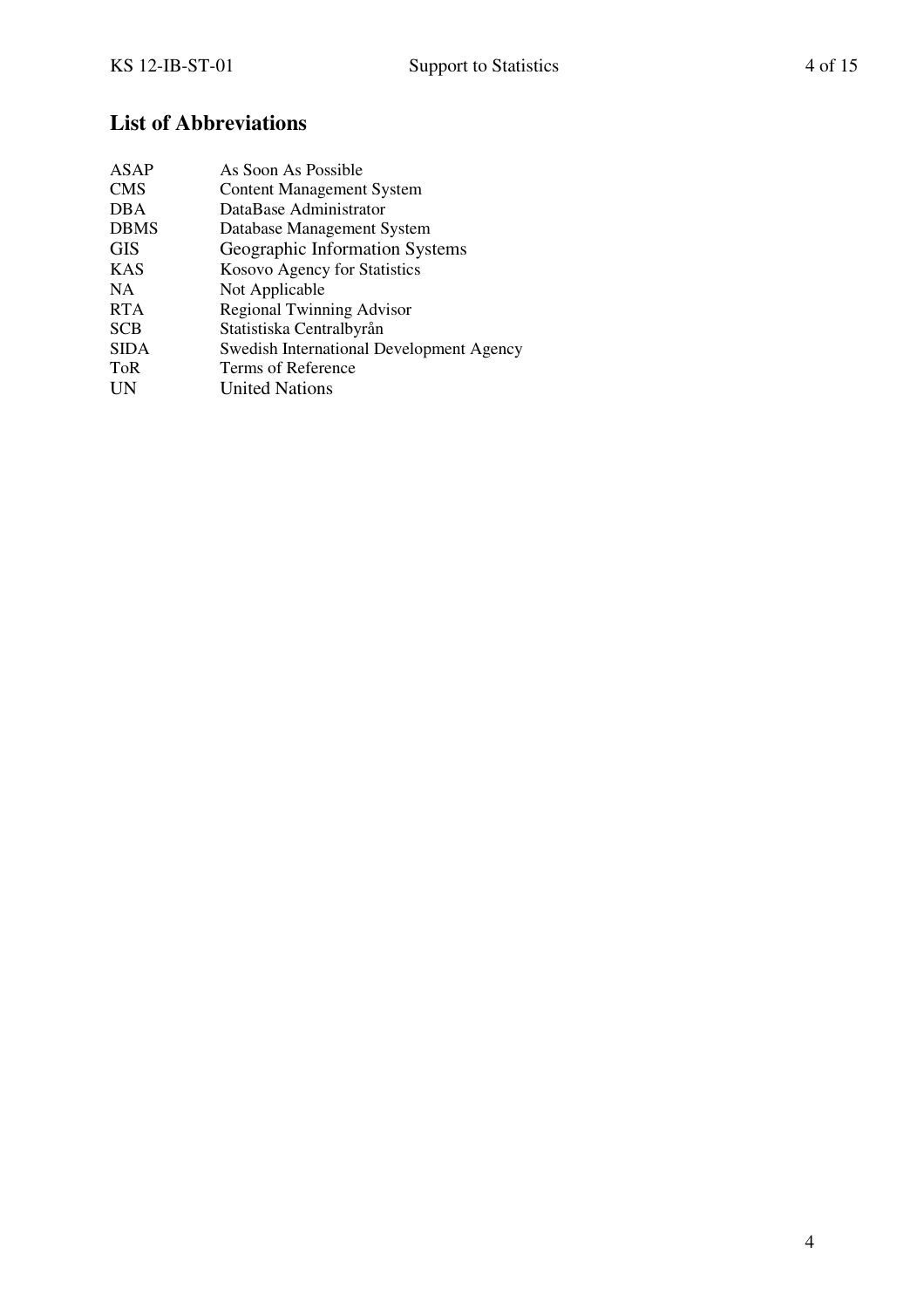## **1. General comments**

This mission report was prepared within the Twinning Project "Support to Statistics". It was the first mission to be devoted to improve IT systems and the quality of the IT services available to KAS within Component 4 "Information Technology System". The mission was aimed at defining a strategic plan forming the base of the further implementation of the project in this statistical area.

The concrete objectives of the mission were:

- Report detailing relevant training needs for KAS IT staff and subject matter statisticians.
- Recommendations on best work share between SIDA and Twinning projects.

Recommendations regarding technical solutions for internal network have been removed from the mission, because this part will be planned and implemented by SIDA according to the agreement between SIDA representative and Twinning RTA.

The consultants would like to express their thanks to all officials and individuals met for the kind support and valuable information which we received during the stay in Kosovo, and which highly facilitated the work of the consultant.

**This views and observations stated in this report are those of the consultant and do not necessarily correspond to the views of EU, KAS or Statistics Denmark.**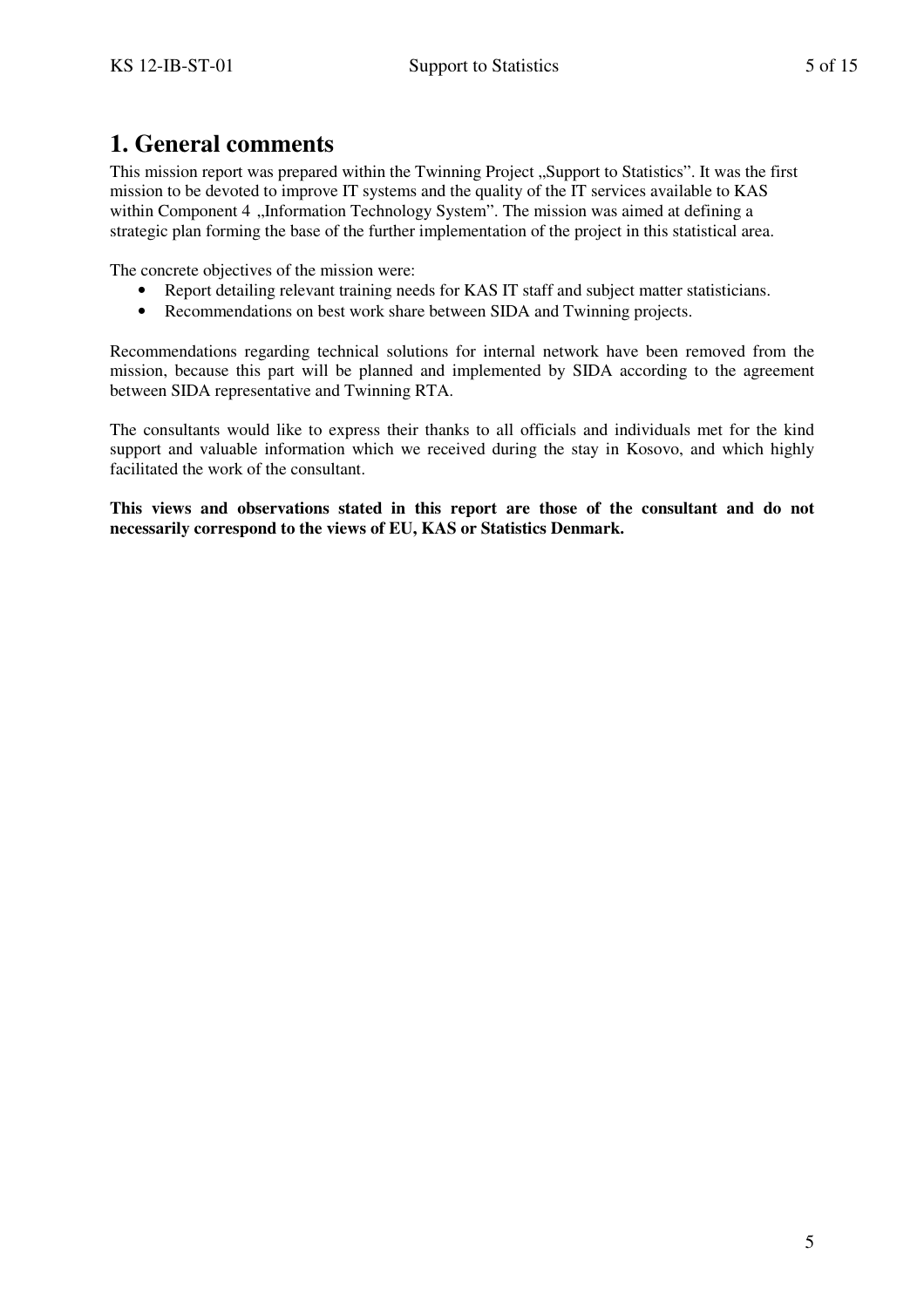## **2. Assessment and results**

Activities during the mission:

Monday March 31

- Introduction to IT at KAS.
- Introduction to IT at Statistics Denmark.
- Assessment of software used in the statistical production at KAS.
- Start building matrix of software, present skills and required skills.

Tuesday April 1

- Presentation of KAS website.
- Continue building matrix of software, present skills and required skills.
- Meeting with SIDA Long Term Advisor Catrin Karling discussing best work share between SIDA and Twinning projects.
- Report writing.

Wednesday April 2

- Meeting with representatives from Kosovo Cadastral Agency discussing data exchange between KAS and the Geoportal.
- Presentation of results from meeting with SIDA.
- Report writing.

Thursday April 3

- Report writing.
- Debriefing.

Friday April 4

• Report writing.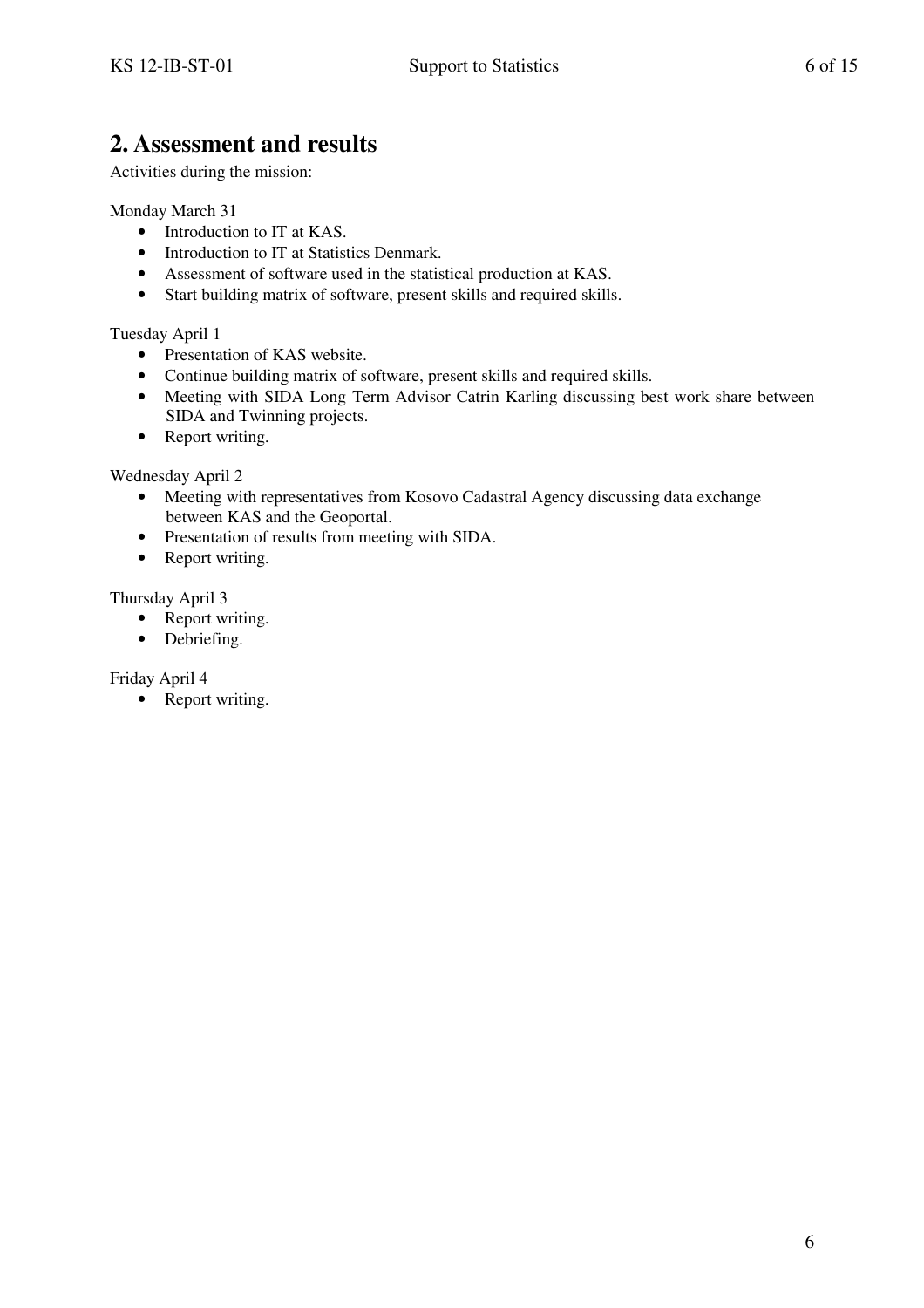|                                                    | Matrix of training needs.                                                                                                   |                                                                                           |                                                                                                      |                                                            |                                                                                 |                                                 |
|----------------------------------------------------|-----------------------------------------------------------------------------------------------------------------------------|-------------------------------------------------------------------------------------------|------------------------------------------------------------------------------------------------------|------------------------------------------------------------|---------------------------------------------------------------------------------|-------------------------------------------------|
|                                                    | Training needs have been identified from interviews done in corporation with the KAS IT staff. Recommendations are based on |                                                                                           |                                                                                                      |                                                            |                                                                                 |                                                 |
| bringing current skill levels to the desired level |                                                                                                                             |                                                                                           |                                                                                                      |                                                            |                                                                                 |                                                 |
| No.                                                | Name                                                                                                                        | Usage                                                                                     | Remarks                                                                                              | Advanced<br>users:                                         | <b>Basic Users</b>                                                              | <b>IT Staff</b>                                 |
| $\mathbf{1}$                                       | <b>Visual Basic</b>                                                                                                         | Mostly<br>Access/Excel<br>(validation rules<br>$etc.$ )                                   |                                                                                                      | See No. 4                                                  | NA                                                                              | Training only<br>needed for new<br>employees    |
| $\overline{2}$                                     | MS SQL server<br>2005/2008/2012                                                                                             | Multi-user SQL<br>database                                                                | Strongly<br>suggest to<br>move to only<br>version 2012                                               | Making queries                                             | <b>NA</b>                                                                       | Advanced<br>queries and<br><b>DBA</b> functions |
| $\overline{3}$                                     | <b>MySQL</b>                                                                                                                | Website<br>2012 Census                                                                    | Public domain                                                                                        | NA                                                         | <b>NA</b>                                                                       | <b>NA</b>                                       |
| $\overline{4}$                                     | MS Office 2003/2007/2010                                                                                                    | All workstations<br>will be<br>upgraded/installed<br>with Win7/Office<br>2010 ultimo 2014 | Licenses<br>provided by e-<br>government                                                             | Advanced uses<br>of Access/Excel<br>(macro<br>programming) | Training in<br>Access/Excel                                                     | <b>NA</b>                                       |
| 5                                                  | <b>IBM SPSS</b>                                                                                                             | Statistical<br>analysis,<br>tabulation,<br>graphing                                       | More than 5<br>licenses, at<br>least one<br>version 19.                                              | Census<br>consultants                                      | Census<br>consultants will<br>be able to<br>provide<br>training "if<br>allowed" | Same as for<br>Advanced users                   |
| 6                                                  | PC-Axis                                                                                                                     | Dissemination<br>tool (output<br>database)                                                | $\overline{\text{Mission } 4.2.1}$<br>should be<br>changed to this<br>topic.<br>License<br>situation | Training by<br><b>DST</b>                                  | Training by<br><b>DST</b>                                                       | Training by<br><b>DST</b>                       |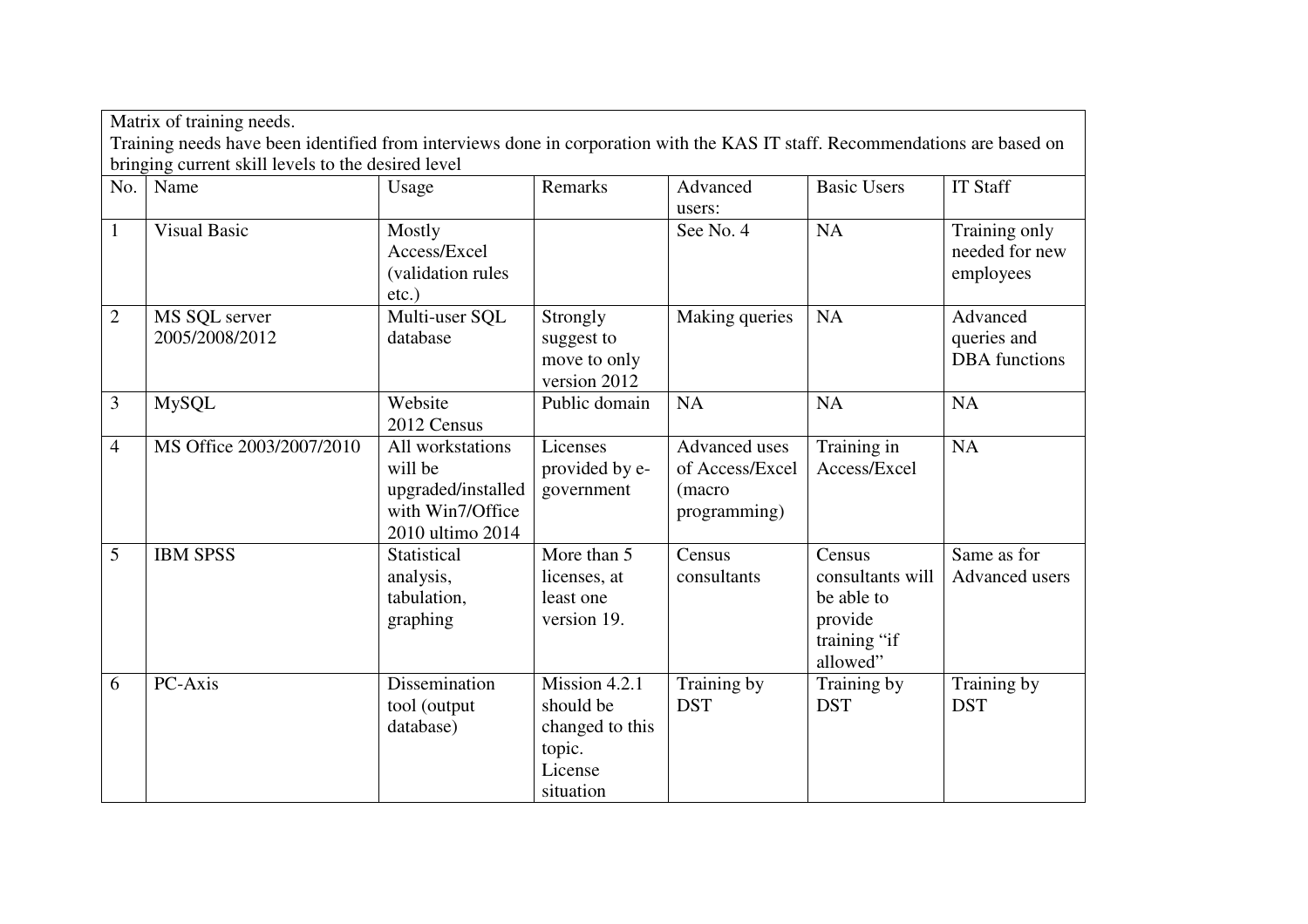|    |                     |                                                     | should be<br>clarified                                                |                                   |                   |                                         |
|----|---------------------|-----------------------------------------------------|-----------------------------------------------------------------------|-----------------------------------|-------------------|-----------------------------------------|
| 7  | MapInfo             | Geographic<br>information<br>system<br>version 10.5 | Will be<br>replaced by<br>ArcGIS                                      | <b>NA</b>                         | <b>NA</b>         | <b>NA</b>                               |
| 8  | <b>ArcGIS</b>       | Geographic<br>information<br>system                 | Troels<br>Vestergaard &<br>Lars Knudsen<br>from Statistics<br>Denmark | Training needed<br>(advanced lvl) | <b>NA</b>         | Training needed<br>(advanced lvl)       |
| 9  | MS Publisher        | Desktop<br>publishing                               |                                                                       | Training needed<br>$(2$ users)    | <b>NA</b>         | <b>NA</b>                               |
| 10 | <b>CSPro</b>        | Census and<br>survey processing<br>(US)             |                                                                       | NA (Census<br>consultants)        | <b>NA</b>         | Future new staff<br>need training       |
| 11 | DevInfo/CensusInfo  | Dissemination<br>tool (output<br>database) (UN)     |                                                                       | On demand<br>(UN)                 | On demand<br>(UN) | On demand<br>(UN)                       |
| 12 | Joomla!             | Website content<br>management<br>system             |                                                                       | <b>NA</b>                         | <b>NA</b>         | <b>NA</b>                               |
| 13 | Sharepoint          | <b>Future Intranet</b>                              |                                                                       | Training by IT<br>staff           | <b>NA</b>         | Administration                          |
| 14 | Windows Server 2012 |                                                     |                                                                       |                                   |                   | Administration<br>and<br>virtualization |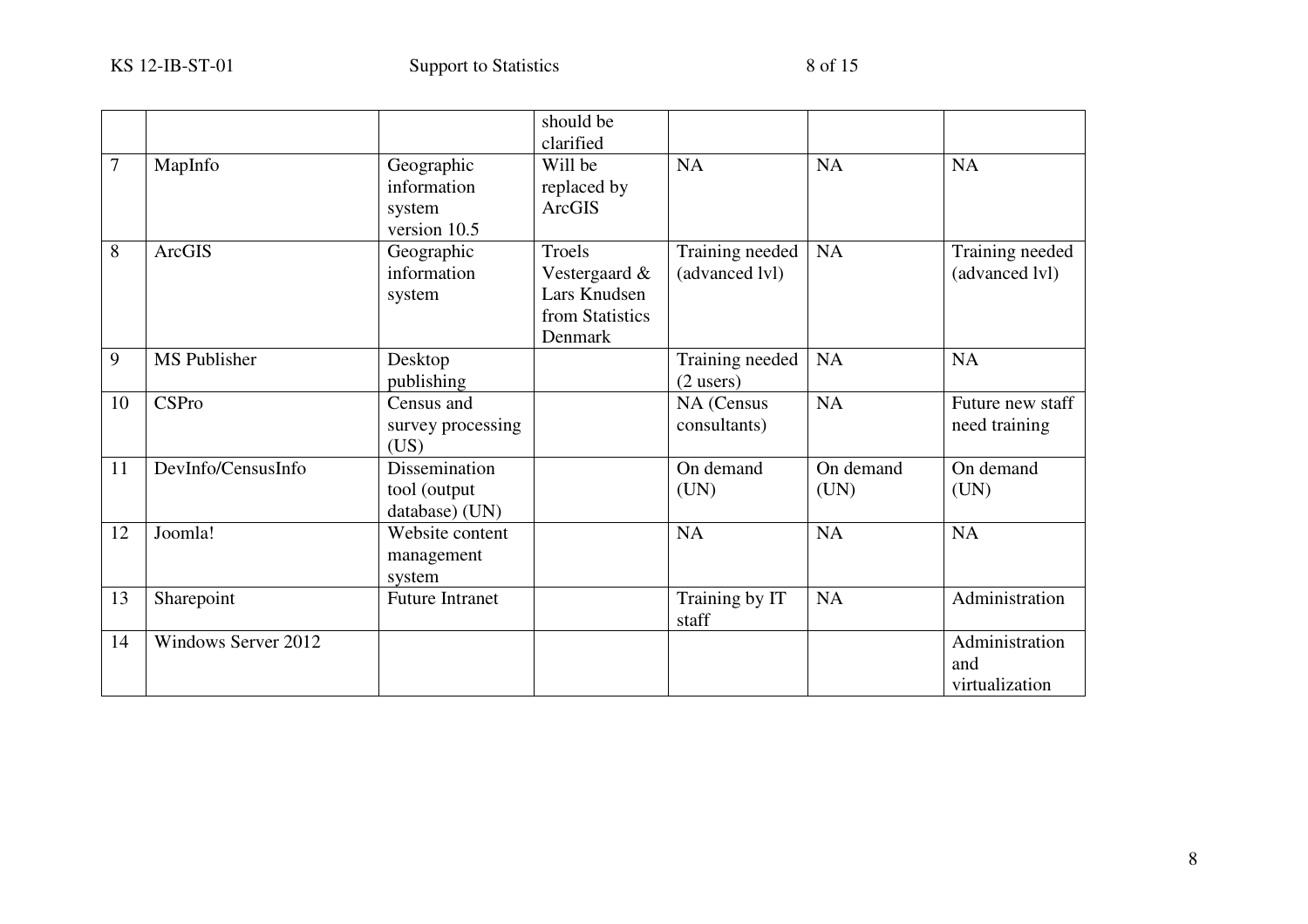Comments to matrix of training needs:

1. Visual Basic.

Training for IT staff and advanced users might be done by Søren Netterstrøm from Denmark. There have been discussions among the KAS IT staff if C# is going to be KAS standard programming language for software development in the future. If this is the case, there should be training for the IT staff. Training might be provided by SIDA, or alternatively official Microsoft course(s).

2. MS SQL server 2005/2008/2012.

Training will be provided by SIDA both for statistical use and DBA functions. Consider official Microsoft training for the DBA functions. The Microsoft course "Administering Microsoft SQL Server 2012 Databases" will give a good introduction to daily DBA tasks. http://www.microsoft.com/learning/en-us/course.aspx?ID=10775A&Locale=en-us

3. MySQL

No training needed. MySQL is only used for the website CMS system and Census 2012. It is recommended to outface MySQL and migrate to MS SQL, in order to minimize the number of DBMS used at KAS. Joomla supports MS SQL server since 2.5. Unclear if Census 2012 website supports MS SQL Server.

4. MS Office 2003/2007/2010

It is recommended to upgrade all office installations to version 2010. This will give a more standardized workstation at KAS. KAS already has the licenses from the E-Government program. Training will be provided by IT staff for basic users, and SIDA will provide training for advanced users.

- 5. IBM SPSS Census consultants will be able to provide training "if allowed".
- 6. PC-Axis

Training in PC-Axis will be provided by consultants from Statistics Denmark in connection with missions on dissemination.

7. MapInfo

MapInfo software will be outphased and ArcGIS will be the future GIS software in KAS.

8. ArcGIS

The consultants on mission 4.3.2a "Strategy for presentation of geographic information" will be able to provide training/workshop in ArcGIS for IT staff and advanced users. "Lars Knudsen and Troels Vestergaard" from Statistics Denmark should have this information before the mission. Mission 4.3.2a should be changed to training instead of recommendations for standard tool for presenting data on maps / GIS. KAS has already chosen ArcGIS as the standard tool.

9. MS Publisher

Training are needed for two advanced users from Dissemination department. This must be funded by either SIDA or the Twinning project.

10. CSPro

On the Census project there are consultants with high skils within CSPro, and they will be able to do the training of advanced users and IT staff members "if allowed".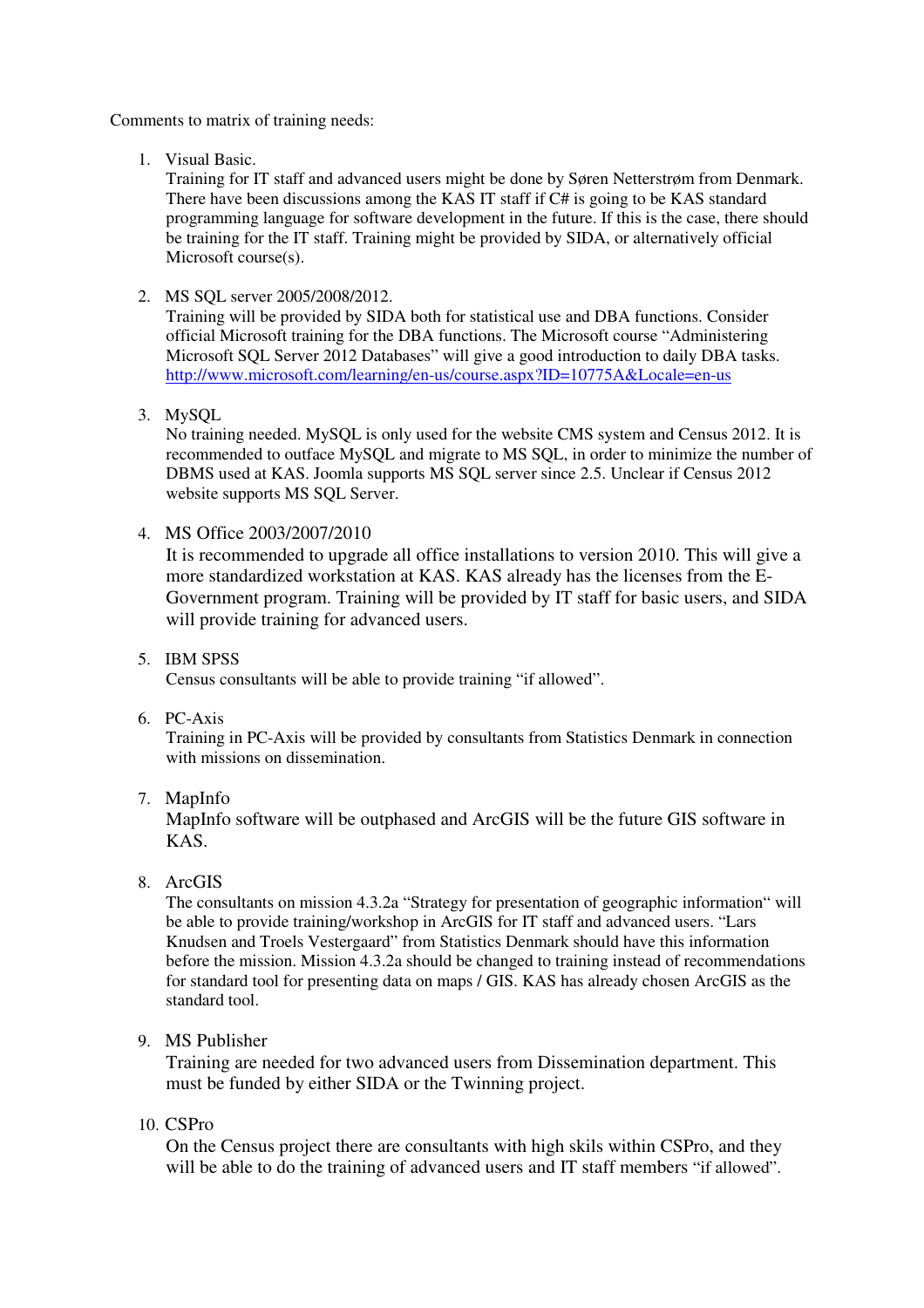### 11. DevInfo/CensusInfo

DevInfo/CensusInfo software are provided by UN and they will also provide necessary training on demand.

- 12. Joomla! No training needed.
- 13. Sharepoint

The IT staff can provide training for advanced users. The IT staff must participate in official Microsoft courses, or alternatively staff from SCB can do the training.

14. Windows Server 2012

The IT staff must participate in official Microsoft courses. This must be funded by either SIDA or the Twinning project.

## **3. Conclusions and recommendations**

It is not clear if the Twinning project has budget for training from external professional partners. The RTA will check the possibility of including activities of this kind into the project. Official training/certification provides an important foundation for secure and stable IT operations.

On the meeting with Catrin Karling from SIDA project, the work share between SIDA and the Twinning projects was discussed, in order to avoid overlapping activities and to maximize the outcome of the resources. It was agreed that SIDA will cover all activities regarding planning and implementation of new hardware/software infrastructure. This includes, but is not limited to, servers, network components, storage, Windows Server 2012, SQL Server 2012 and SharePoint 2013. KAS already has licences for Microsoft software through the E-Government agreement.

SIDA is responsible for providing sufficient training for KAS IT staff and advanced users when applicable. Catrin Karling will check if the SIDA project can finance external training from professional partners, or alternatively the training will be done by experts from SCB. In addition Catrin will investigate the situation about missing PC-Axis license.

Based on work spilt between SIDA and Twinning, the planned mission 4.2.1 "Preparation of technical specifications for the IT supply contract" is no longer relevant. This was clarified by both KAS and the RTA. The mission can be reallocated to for example the dissemination project where more resources could be needed.

Even the objective for this mission is limited to training within the IT area, there has been discussions on metadata and statistical methods. Eurostat has a training programme with 43 different courses covering different areas of statistical production

The European Statistical Training Programme (ESTP) is an essential part of the ESS- Learning and Development Framework. The ESTP aims at raising the overall quality of European statistics; raising the qualification of statisticians in the ESS in order to promote their independence in line with the Code of Practice; encouraging both theoretical and practical learning and development and encouraging the exchange of best practices, know how and experience.

Specifically metadata was a subject during discussions, and is also the subject for future missions within activity 1.3.1 and 1.3.1.1. Of special interest for this subject are the courses "Statistical Metadata – Introductory Course" and "Statistical Metadata – Advanced Course" in the ESTP training programme. Link to full ESTP 2014 course programme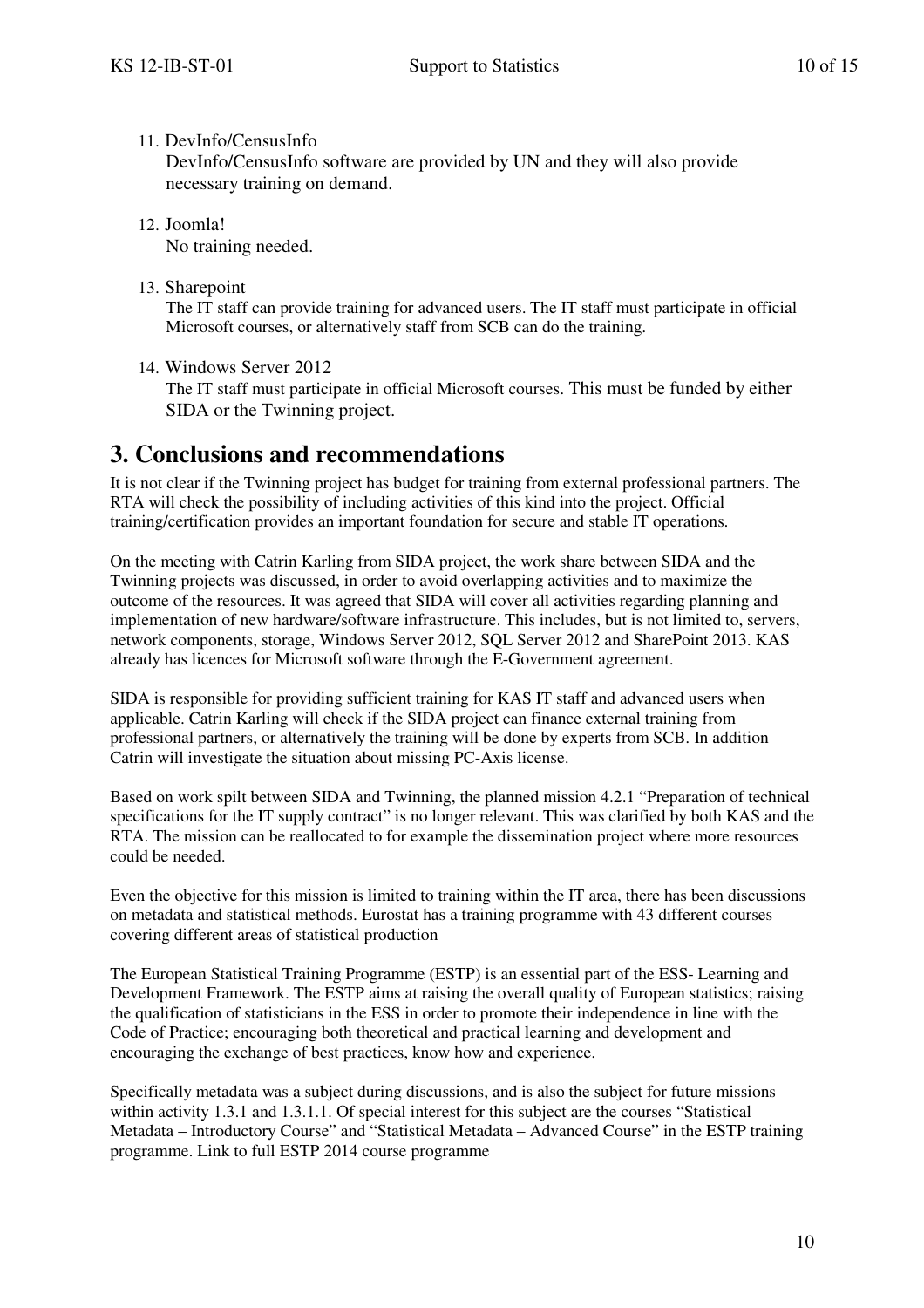http://epp.eurostat.ec.europa.eu/portal/page/portal/pgp\_ess/0\_DOCS/estat/2014\_Catalogue\_v1.1\_Dec. pdf

KAS has rather few human resources in the IT department, which makes it important to focus and prioritize between the concurrent projects and tasks. If KAS try to implement all ideas in a short time of period, there is a significant risk that no projects will be successful. This prioritization should be made on a strategic and managerial level.

Actions needed for preparing the next missions

| <b>Action</b>                 | <b>Deadline</b> | <b>Responsible person</b> |
|-------------------------------|-----------------|---------------------------|
| It should be examined whether | ASAP            | <b>RTA</b>                |
| the Twinning can pay for      |                 |                           |
| attending external courses.   |                 |                           |
| Mission 4.2.1 must be         | <b>ASAP</b>     | <b>RTA</b>                |
| cancelled with its current    |                 |                           |
| content and be replaced by a  |                 |                           |
| mission within the field of   |                 |                           |
| dissemination.                |                 |                           |
| If Lars Knudsen and Troels    | ASAP            | <b>RTA</b>                |
| Vestergaard are going to do   |                 |                           |
| training in ArcGIS, they      |                 |                           |
| should be notified. Mission   |                 |                           |
| 4.3.2a                        |                 |                           |
| PC-Axis training should be    | <b>ASAP</b>     | <b>RTA</b>                |
| done in one or more of the    |                 |                           |
| missions in component 4.3.    |                 |                           |
| Annegrete Wulf and Jesper     |                 |                           |
| Ellemose Jensen should be     |                 |                           |
| notified.                     |                 |                           |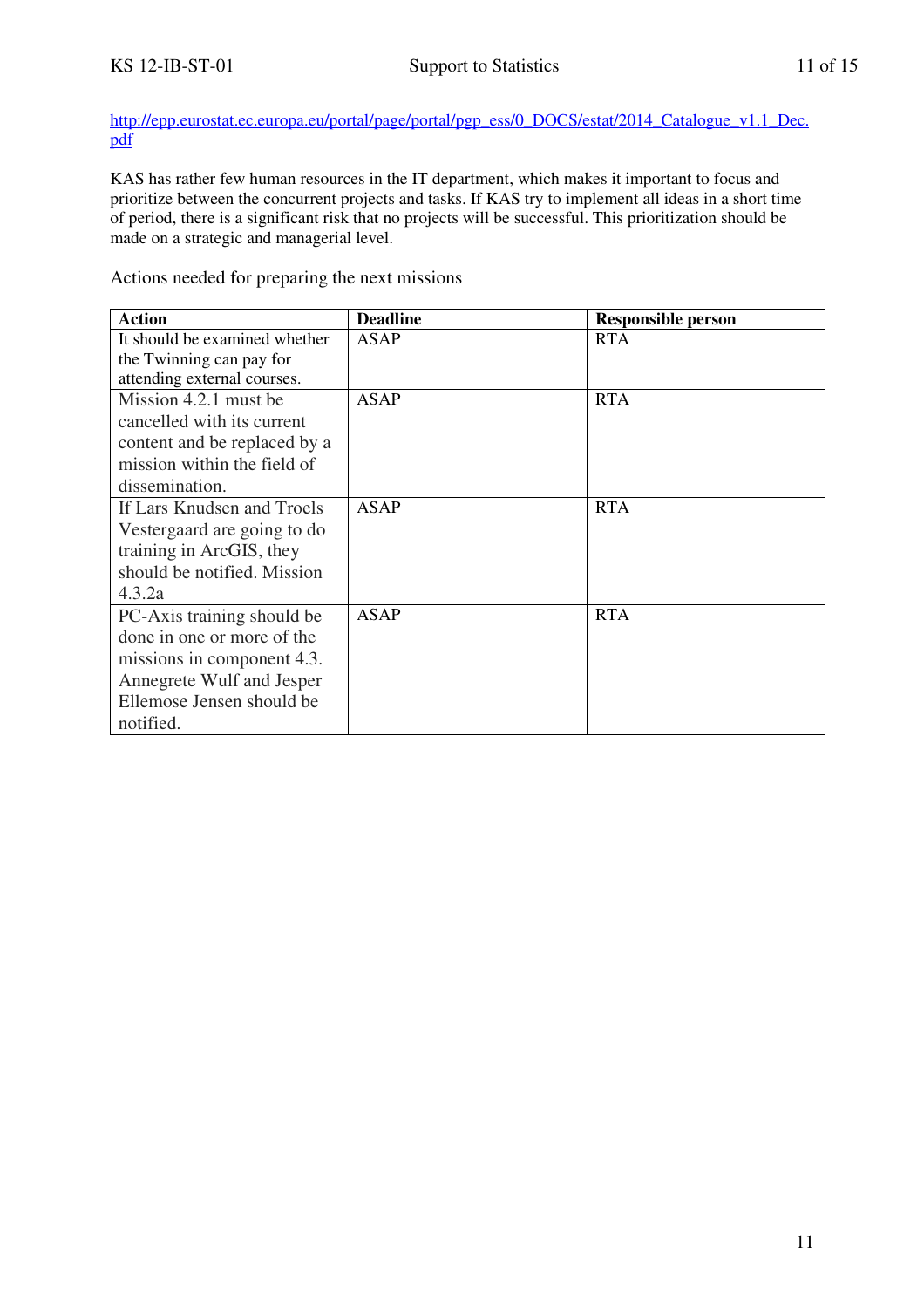## **Annex 1. Terms of Reference**

## **Component 4: Information Technology System Activity 4.1.1: Needs Assessment in the IT Area**

| <b>Scheduling:</b>       |                       |
|--------------------------|-----------------------|
| Tor-ready date:          | 14. March 2014        |
| Start / end of activity: | 31 March-4 April 2014 |
| <b>Reporting time:</b>   | 16. April 2014        |

| <b>Mandatory</b><br><b>Result</b>          | <b>Intervention logic</b>                 | <b>Benchmarks</b>                                                                                                                                                                                                                                                    | <b>Sources of</b><br>information                                                                              | <b>Assumptions</b>                                                                                                                                                                                                                                                                                                                                                                                                     |
|--------------------------------------------|-------------------------------------------|----------------------------------------------------------------------------------------------------------------------------------------------------------------------------------------------------------------------------------------------------------------------|---------------------------------------------------------------------------------------------------------------|------------------------------------------------------------------------------------------------------------------------------------------------------------------------------------------------------------------------------------------------------------------------------------------------------------------------------------------------------------------------------------------------------------------------|
| <b>Mandatory</b><br><b>Result</b><br>4.1.1 | <b>Needs Assessment</b><br>in the IT area | Mission report<br>$\bullet$<br>detailing relevant<br>training needs for<br>KAS IT staff and<br>statisticians uploaded<br>on project homepage<br>Recommendations on<br>$\bullet$<br>most optimal<br>division of work<br>between SIDA and<br>the Twinning<br>developed | Twinning<br>$\bullet$<br>quarterly reports<br><b>Mission Report</b><br>٠<br>Agreement<br>$\bullet$<br>SIDA/MS | Sufficient<br>$\bullet$<br>absorption<br>capacity<br>Low turn-over<br>$\bullet$<br>of staff<br>involved in<br>implementatio<br>n<br>Staff works on<br>$\bullet$<br>project related<br>tasks in<br>between<br>missions<br>A detailed<br>$\bullet$<br>Terms of<br>Reference is<br>developed in a<br>timely manner<br>detailing tasks<br>(input),<br>expected<br>output,<br>participants of<br>the activity and<br>agenda |

## **Mandatory result of the component:**

### **Subject / purpose of activity: 4.1.1 activity**

Description of current state of play regarding the use of information technology at KAS.

### **Expected output of the 4.1.1 activity**

Mission report detailing relevant training needs for KAS IT staff and subject matter statisticians. Recommendations on division of work between SIDA and Twinning Project.

Activity 4.1.1 will ensure the following outputs: List of software / it systems used by KAS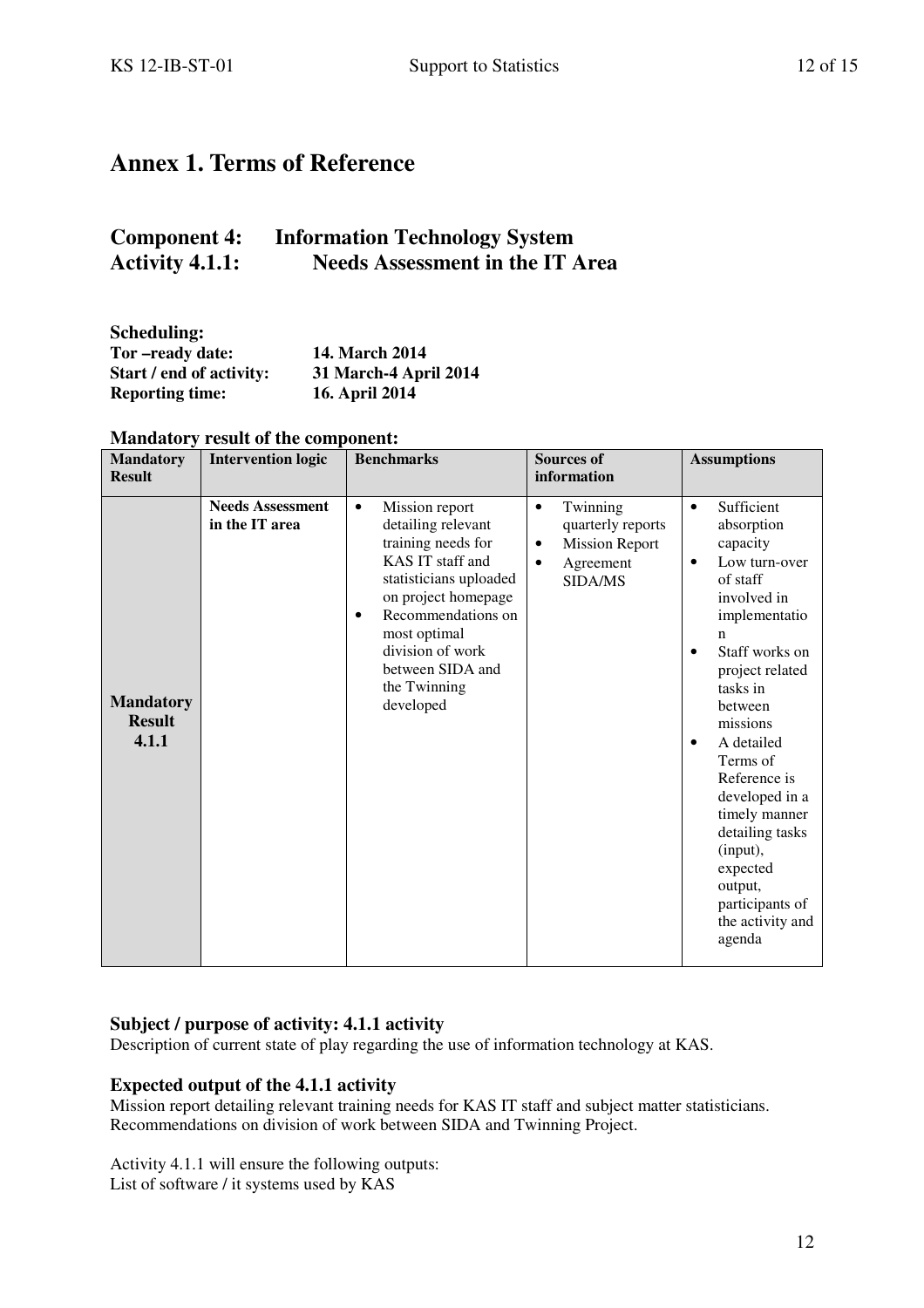Matrix of softwares, present skills and required skills to help understand training requirements List of training requirements for the comming 24-36 months period in geeneral List of training requirements derived from known activities in the twinning project Initial discussion / recommendations regarding technical solutions for internal network – inputs to tender documents (to be defined further in activity 4.1.2)

### **KAS resources:**

Mr. Burim Limolli, Head of IT - Division, burim.limolli@rks-gov.net KAS Dardan Gjoshi, IT Administrator, dardan.gjoshi@rks-gov.net, KAS Mentor Shala, Software Developer, mentor.shala@rks-gov.net, KAS Idriz Shala, GIS expert, idriz.shala@rks-gov.net, KAS Liridon Uka, IT Expert, liridon.uka@rks-gov.net, SIDA Drita Sylejmani, Dissemination Officer, Drita.sylejmani@rks-gov.net, KAS

### **KAS Twinning team:**

Project Leader Mr. Ilir T. Berisha, Director of Economic Statistics and National Accounts, Ilir.T.Berisha@rks-gov.net RTA Counterpart Ms.Teuta Zyberi, International Relations Officer, teuta.zyberi@rks-gov.net

### **Member state resources:**

Mr Povl Valeur, Head of IT, Statistics Denmark, pov@dst.dk Ms Bo Guldager, Chief Adviser IT, Statistics Denmark, bgc@dst.dk

#### **Twinning ressources:**

Mr Per Knudsen, RTA, pkn@dst.dk Ms Nora Zogaj, RTA assistant, nzogaj@yahoo.com

#### **Background**

All parts of the statistical business process are supported by various IT tools.The it infrastructure and the used software tools shapes the daily work of the NSI and ensures quality and efficent production.The corrporation project between SCB/SIDA and KAS includes a number of interventions designed to improve IT at KAS.

The Twinning Project has three mandatory results: Tender specification for internal network (Intranet ) KAS website and user friendliness improved Dissemination Database installed and available

Other activities planned in component 4 will be dedicated to design guidelines for electronic dissemination and work that generally supports the IT department in dealing with administrative records from other government agencies and integrating the production process.

In general the activities in component 4 will address the following issues:

- Provide training to the ASK IT department based on training needs assessment;
- Build an internal network (Intranet) for ASK and the regional offices; and assist in preparing the technical specifications for the IT supplies contract;
- Improve web dissemination for selected statistics including improvement of ASK' website to make it a more user-friendly and flexible dissemination tool;
- Develop guidelines for the design of tables and graphs, also to be applied for dissemination on the web;
- Develop a dissemination database, including more complete metadata covering different aspects related to data quality;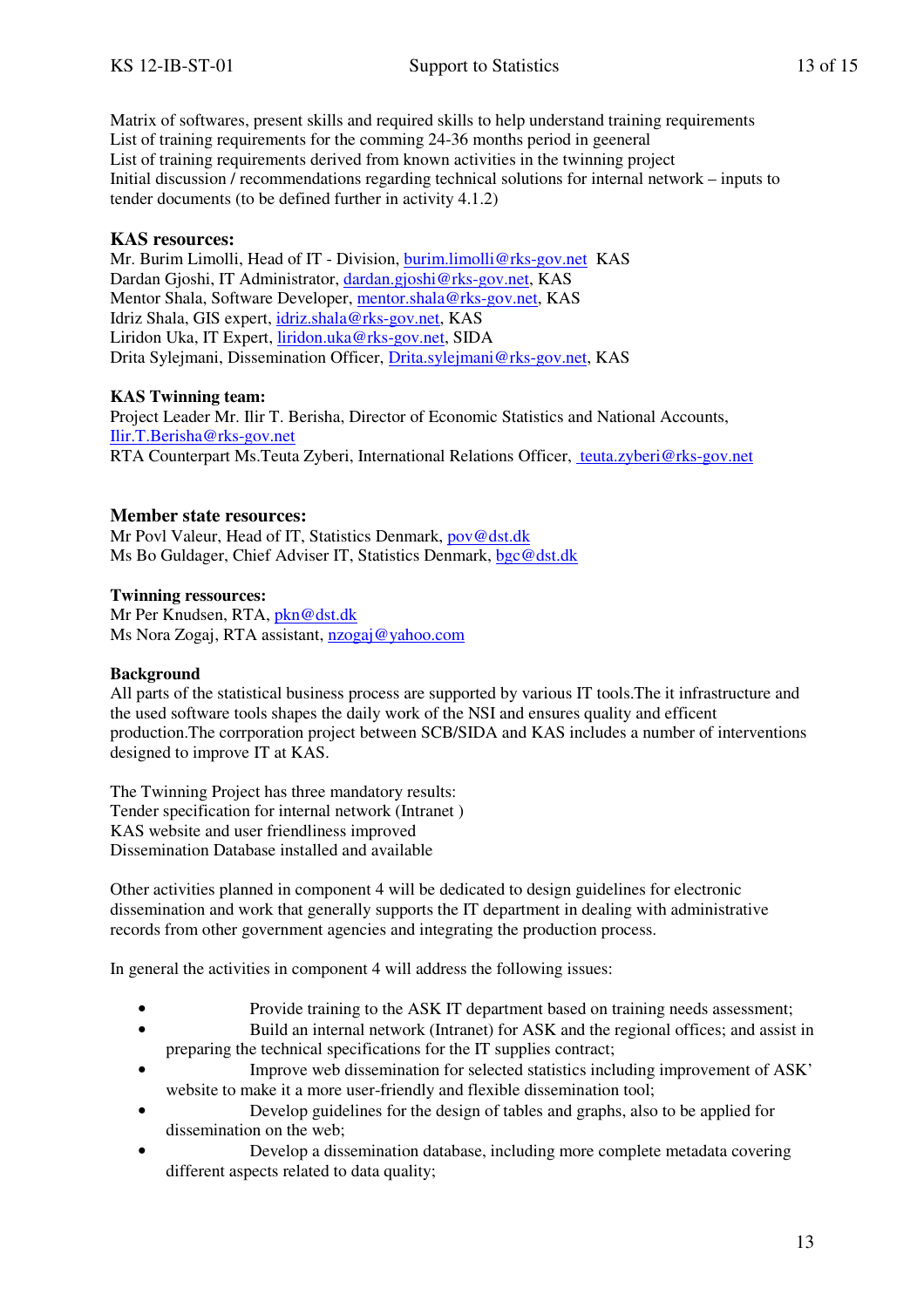- 
- Build up a unified system in the field of information technology

The activities in component 1 (A Quality System for Statistics) will influence the work processes at the IT department. A system for storage, management and dissemination of metadata will most likely be required to full fill the objectives of component 1. Support of such software will either be through the SIDA funded project and/ or through activities planned under component 1.

### **Acitvities to be undertaken in preparation for the mission:**

List of attached documents

- Adapted Global Assessment report (AGA)
- Program of official statistics 2013 -2017
- Strategic Development Plan 2009-2013
- Swedish Support to Statistics development at the Kosovo Agency of Statistics (SIDA)
- ICT in the Kosovo National Statistical System Baseline review and Recommendations for development (Dekker)